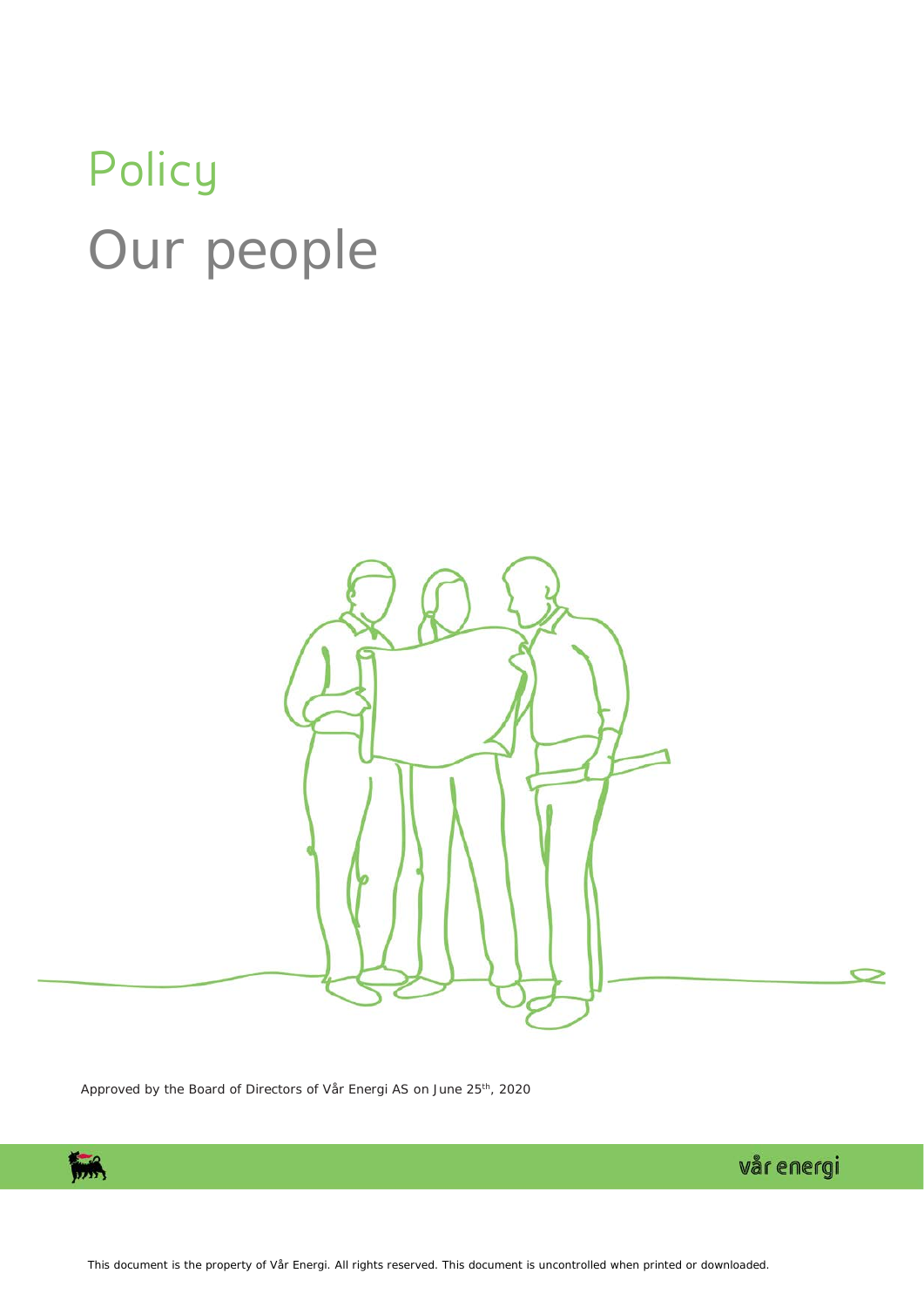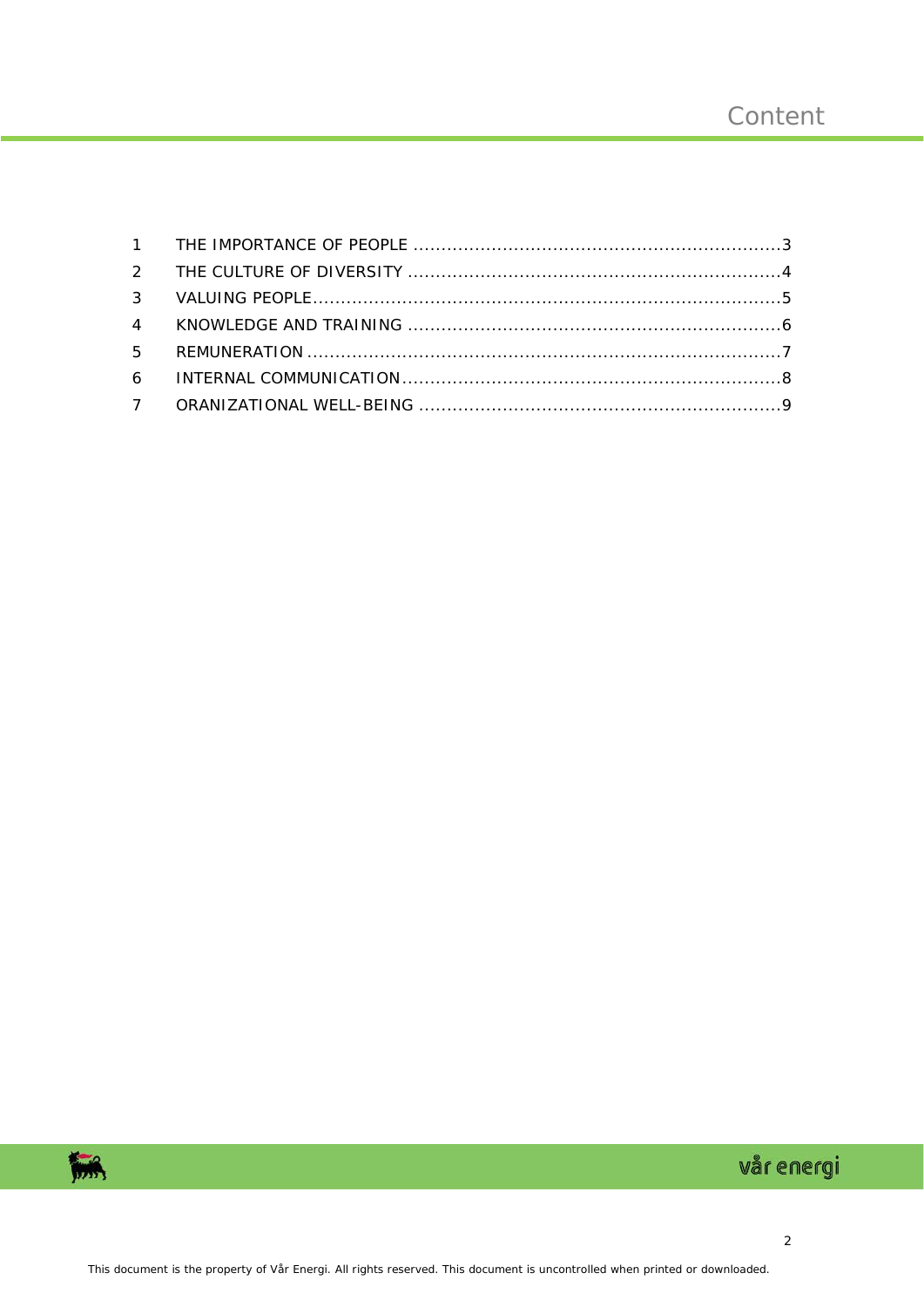#### <span id="page-2-0"></span>**1 THE IMPORTANCE OF PEOPLE**

**PEOPLE ARE AN ESSENTIAL AND KEY FACTOR FOR THE VERY EXISTENCE OF THE ORGANIZATION, AND THE COMPANY CAN ACHIEVE ITS OBJECTIVES ONLY THROUGH THE COMMITMENT AND EXPERTISE OF ITS EMPLOYEES.**

Vår Energi is committed to upholding the rights recognized in the "Universal Declaration of Human Rights" in the areas in which it operates, condemning any behaviour against those principles and promoting actions inspired by honesty, integrity and respect.

Vår Energi safeguards and promotes human rights, as they are inalienable and fundamental rights of all human beings.

Vår Energi encourages behaviours based on mutual respect and condemns all forms of harassment in workplace relations.

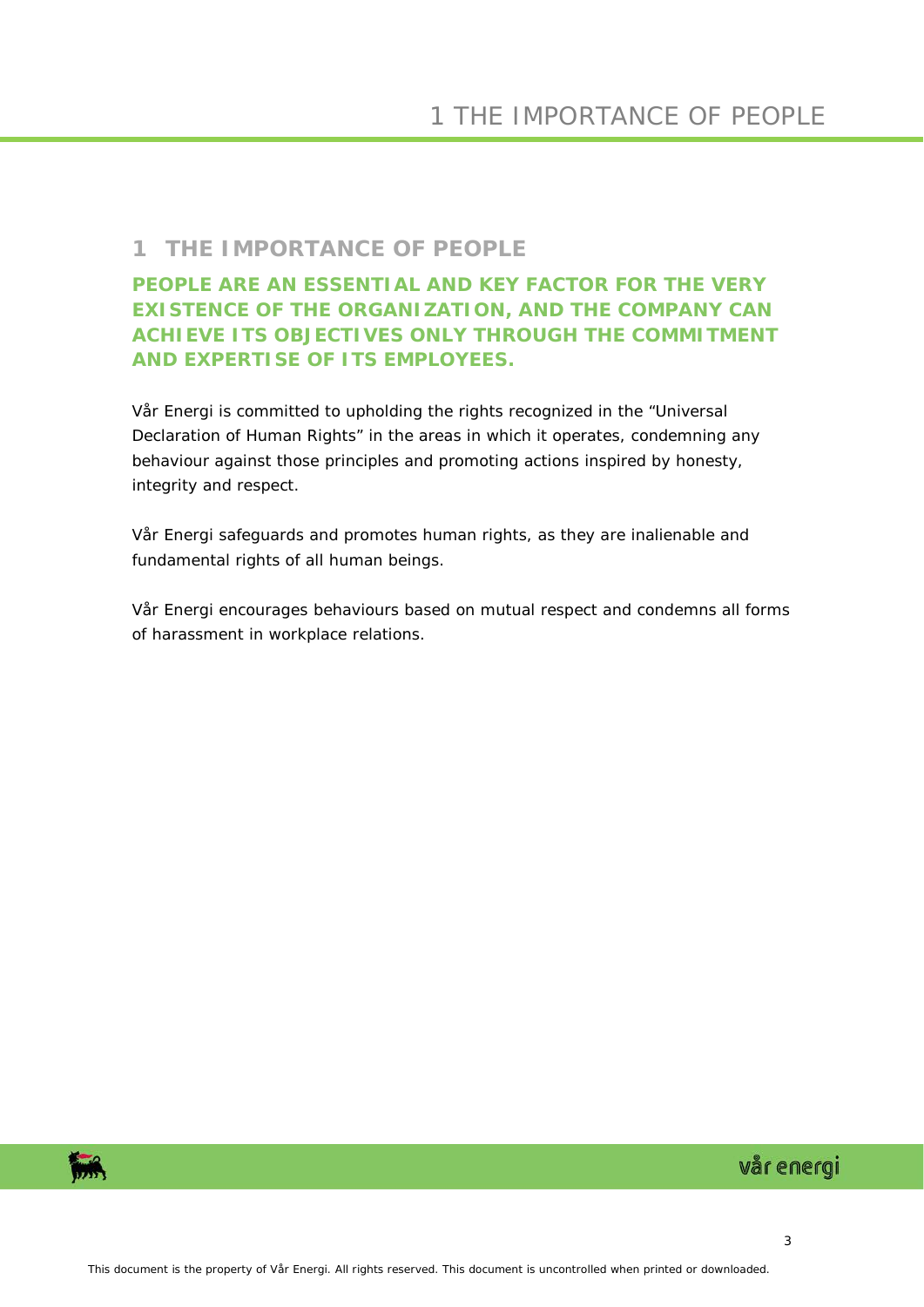# <span id="page-3-0"></span>**2 THE CULTURE OF DIVERSITY**

#### **THE CULTURE OF DIVERSITY IS AN ESSENTIAL PREREQUISITE FOR OUR BUSINESS.**

Vår Energi is committed to creating a work environment in which diversity and personal and cultural views are regarded as resources and sources of mutual enrichment, as well as a key factor for business sustainability.

Vår Energi respects the dignity of each person and provides equal opportunities without any discrimination based on race, colour, gender, religion, nationality, political preferences, sexual orientation, social status, age or any other personal condition not relevant to the work requirements.

Vår Energi supports and promotes mobility and development, which represent relevant opportunities for professional and personal growth, and encourages internal communication.

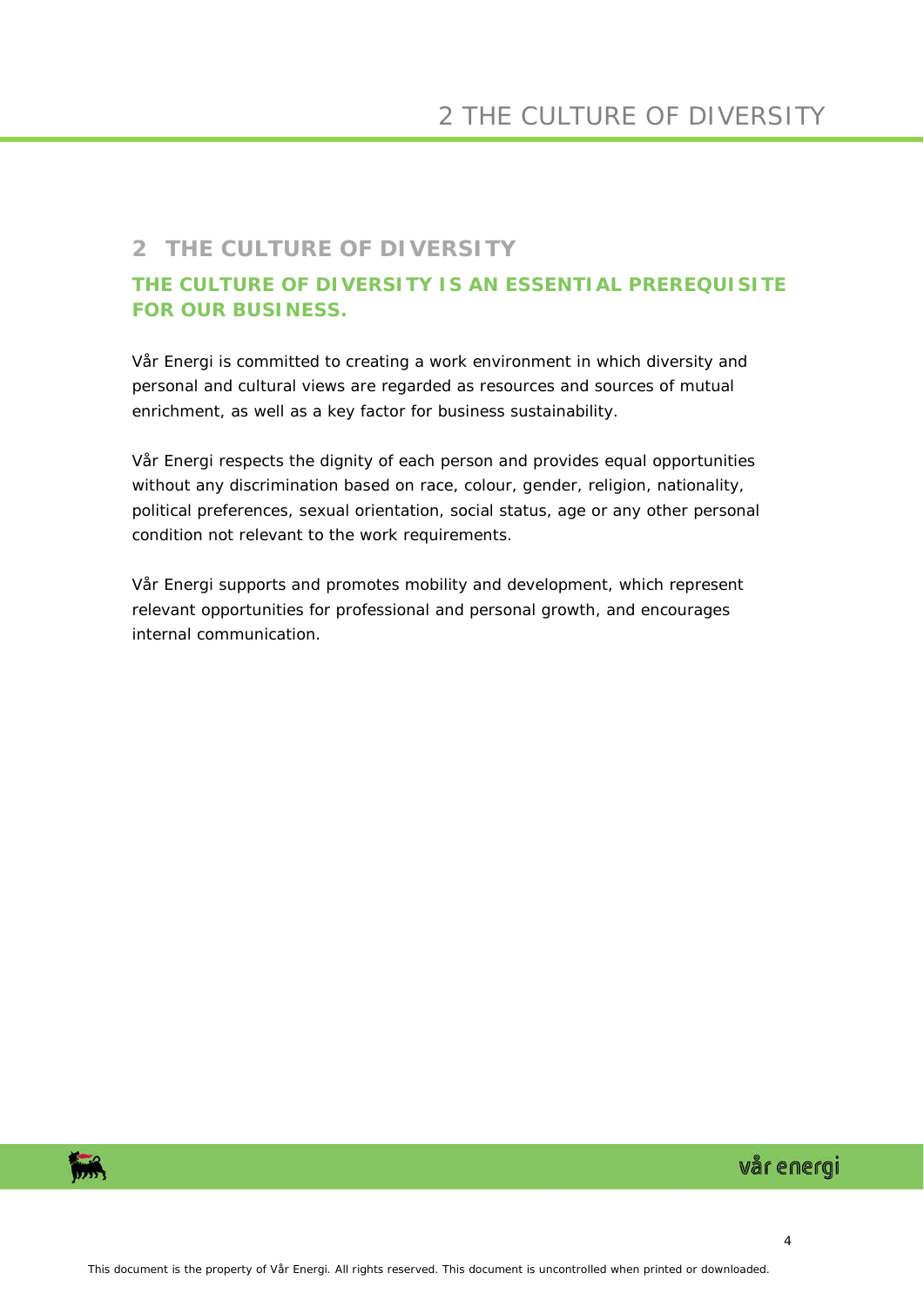## <span id="page-4-0"></span>**3 VALUING PEOPLE**

# **VALUING PEOPLE, ALONGSIDE WITH PROTECTING AND DEVELOPING THE SKILLS REQUIRED TO PRESERVE THE COMPANY'S COMPETITIVE ADVANTAGE, ARE STRATEGIC FACTORS IN ACHIEVING THE OBJECTIVES OF THE COMPANY.**

Vår Energi assesses work behavior, results, professional know- how, experience and potential of its staff, using the most suitable assessment systems for orienting their management and development according to the company's requirements.

Vår Energi pursues the following aims through occupational planning actions that comply with the company's strategic plan:

- best possible use of the existing skills, expertise and know-how for suitably covering each single role;
- matching needs with available internal resources.

Vår Energi attracts people with the necessary skills for satisfying the company's requirements, through a transparent and documented recruitment process based on pre-defined and uniformly applied procedures and methodologie.

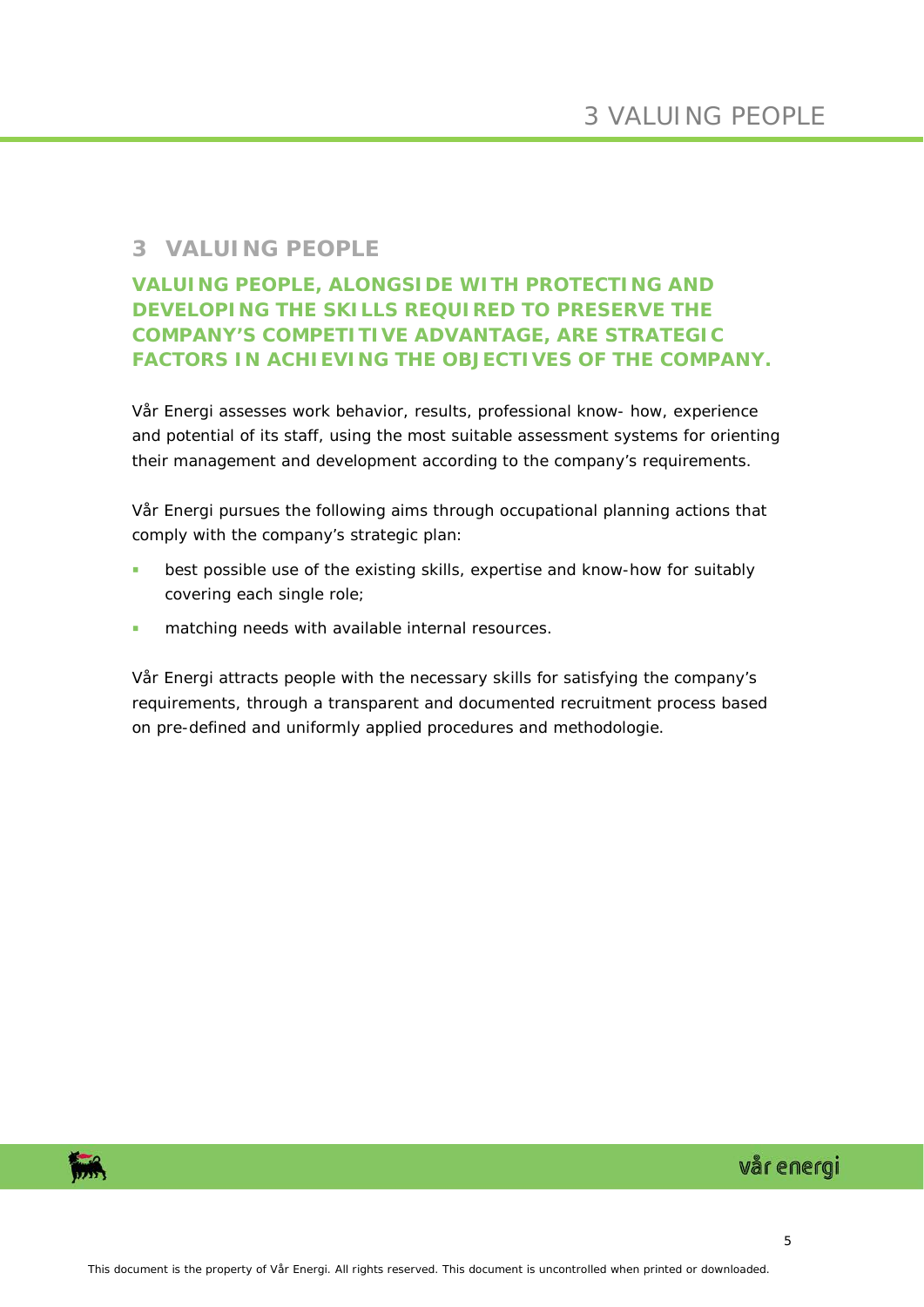#### <span id="page-5-0"></span>**4 KNOWLEDGE AND TRAINING**

**THE PROFESSIONAL KNOWLEDGE OF EMPLOYEES IS A KEY FACTOR FOR ENSURING SUSTAINABLE GROWTH AND REPRESENTS AN ASSET TO BE SAFEGUARDED, VALUED AND DEVELOPED.**

**DEVELOPING A KNOWLEDGE-SHARING CULTURE IS A PRIMARY MEANS TO CONSOLIDATE THE WEALTH OF ACQUIRED KNOWLEDGE AND EXPERIENCE.**

**TRAINING IS A PRIMARY TOOL FOR SUPPORTING BUSINESS ACTIVITIES, ORGANIZATIONAL INTEGRATION PROCESSES AND CHANGE MANAGEMENT. IT CONTRIBUTES TO THE ENHANCEMENT OF EMPLOYABILITY OPPORTUNITIES.**

Vår Energi identifies the professional knowledge required to ensure the company's growth and strives to value, develop and share this knowledge.

Vår Energi promotes the use of collaboration tools that encourage discussion and the exchange of ideas (within and outside the company), in order to stimulate contributions from our personnel and the searching for innovative solutions.

Vår Energi promotes and supports training initiatives as a means to develop skills, spread common ethical and professional values and consolidate its corporate identity.



# vår energi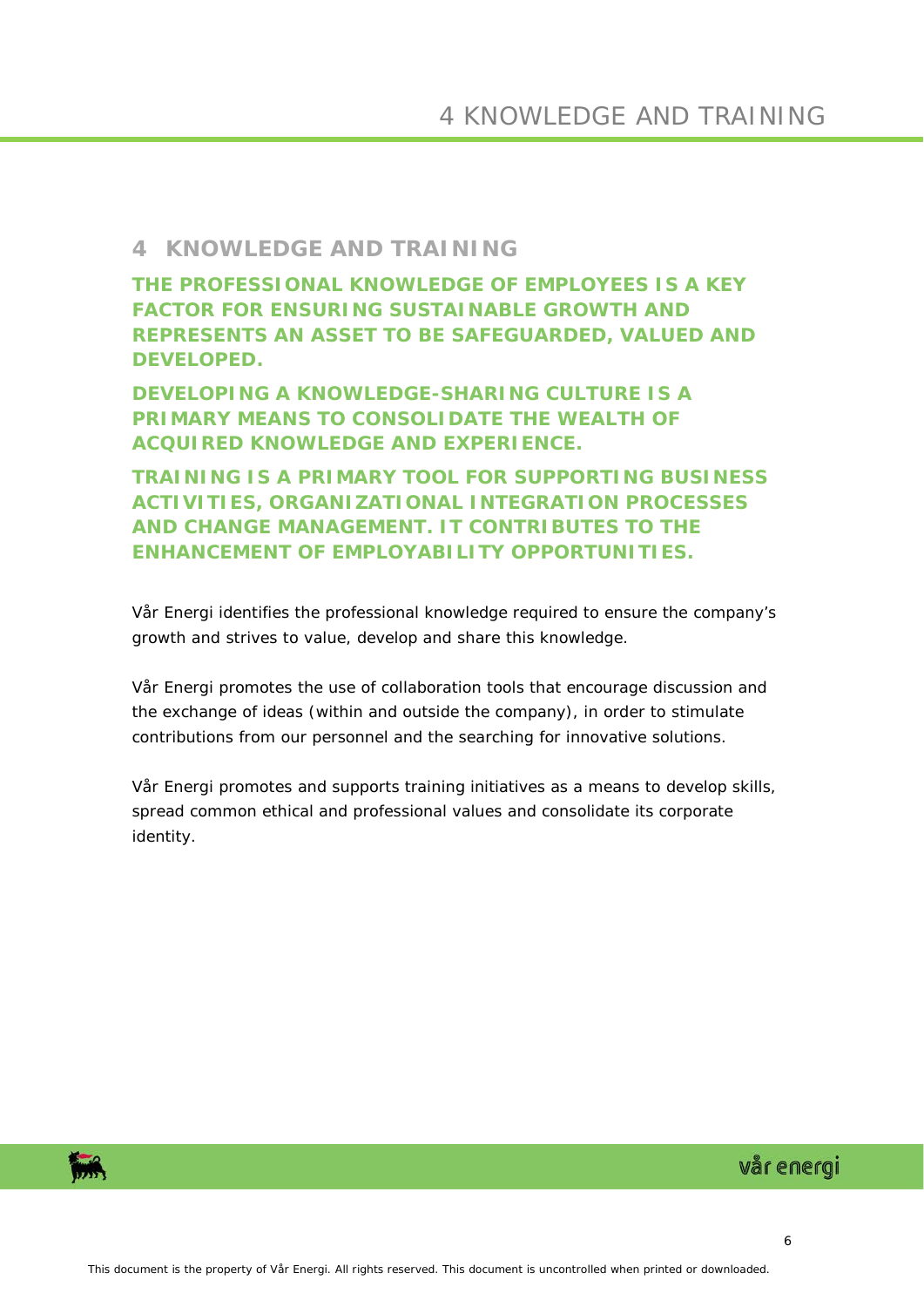#### <span id="page-6-0"></span>**5 REMUNERATION**

#### **FAIRNESS, VALUING EMPLOYEES AND NON-DISCRIMINATION CONSTITUTE THE PILLARS OF THE REMUNERATION SYSTEMS.**

Vår Energi uses integrated remuneration systems that value acquired skills and assign employees a fair remuneration based on their level of responsibility and market conditions.

Through remuneration systems, Vår Energi aims to recognise the contribution of its employees to the achievement of the company's objectives.

Vår Energi uses specific remuneration systems to motivate and retain those employees that are most suited to its business requirements.

Vår Energi uses remuneration systems that contribute to promoting the mobility of its employees.

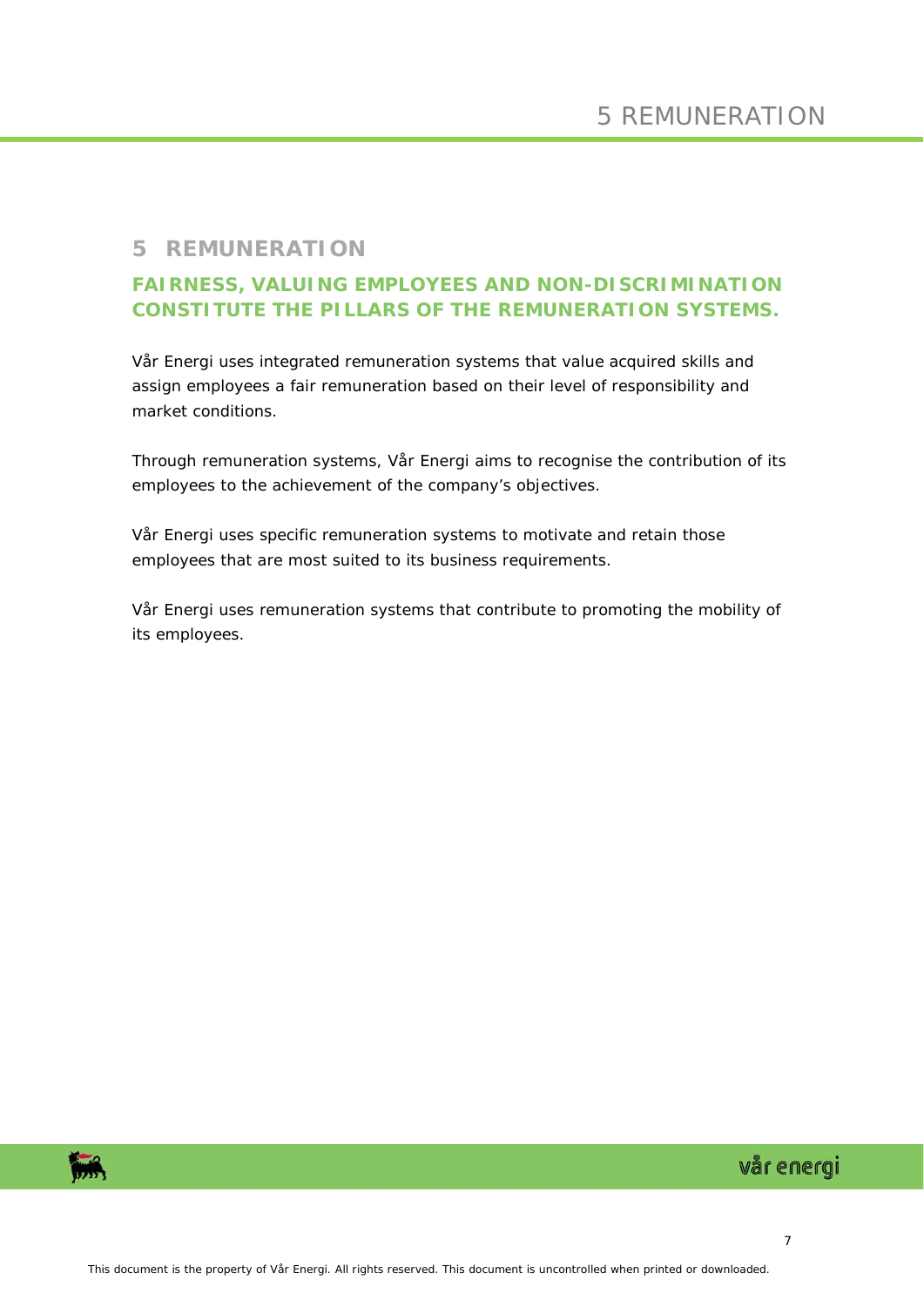#### <span id="page-7-0"></span>**6 INTERNAL COMMUNICATION**

**INTERNAL COMMUNICATION PROMOTES A COMMON CORPORATE CULTURE, CONTRIBUTES TO THE WIDESPREAD OF STRATEGIES AND ENCOURAGES THE ENGAGEMENT OF EMPLOYEES IN ACHIEVING THE COMPANY'S OBJECTIVES.**

Vår Energi strives to ensure that internal communication processes are clear, targeted and widespread. The continuous improvement of internal communication processes is ensured trough contributions from our employees and feedback on the effectiveness of the communication itself.